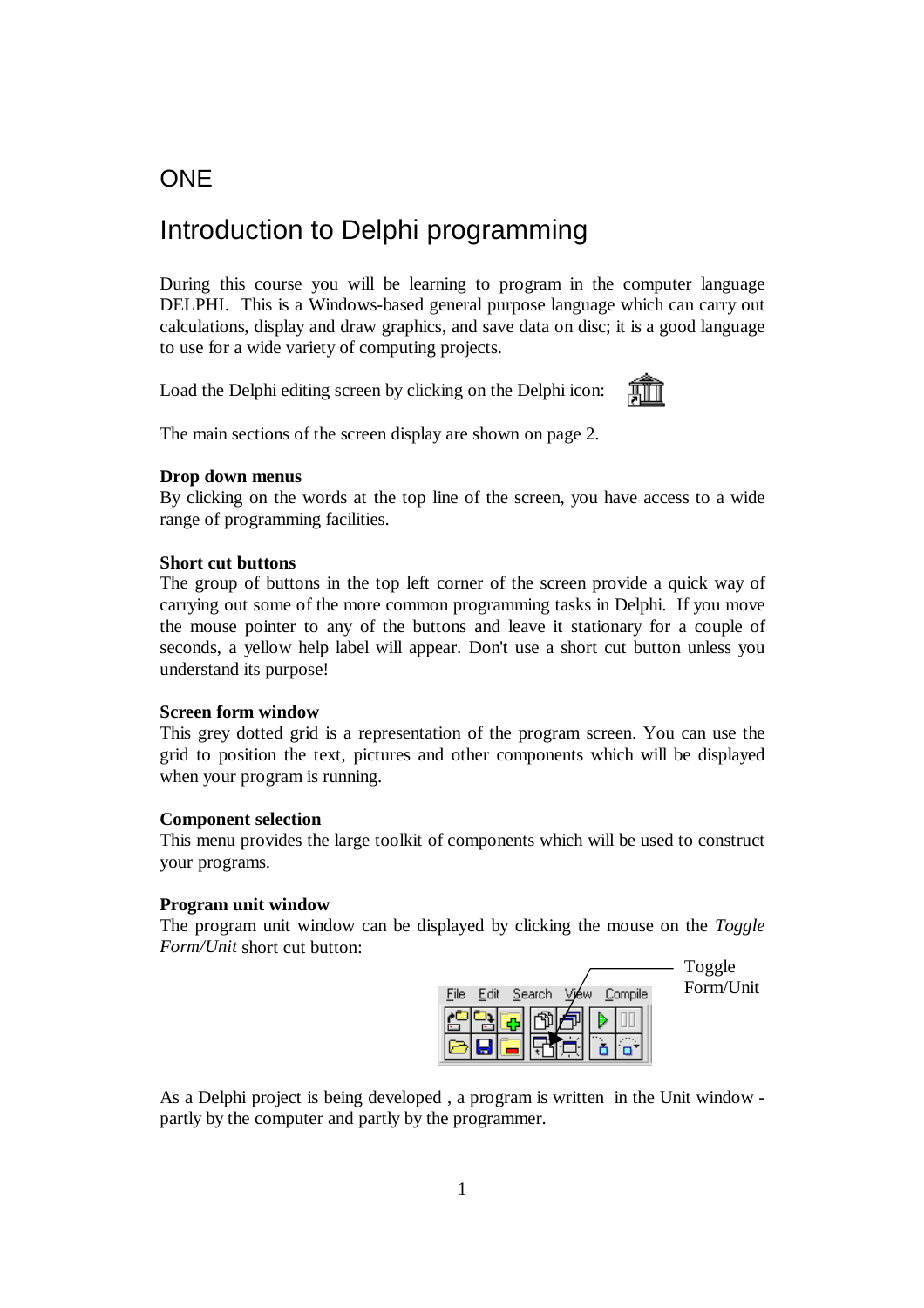

Writing a Delphi program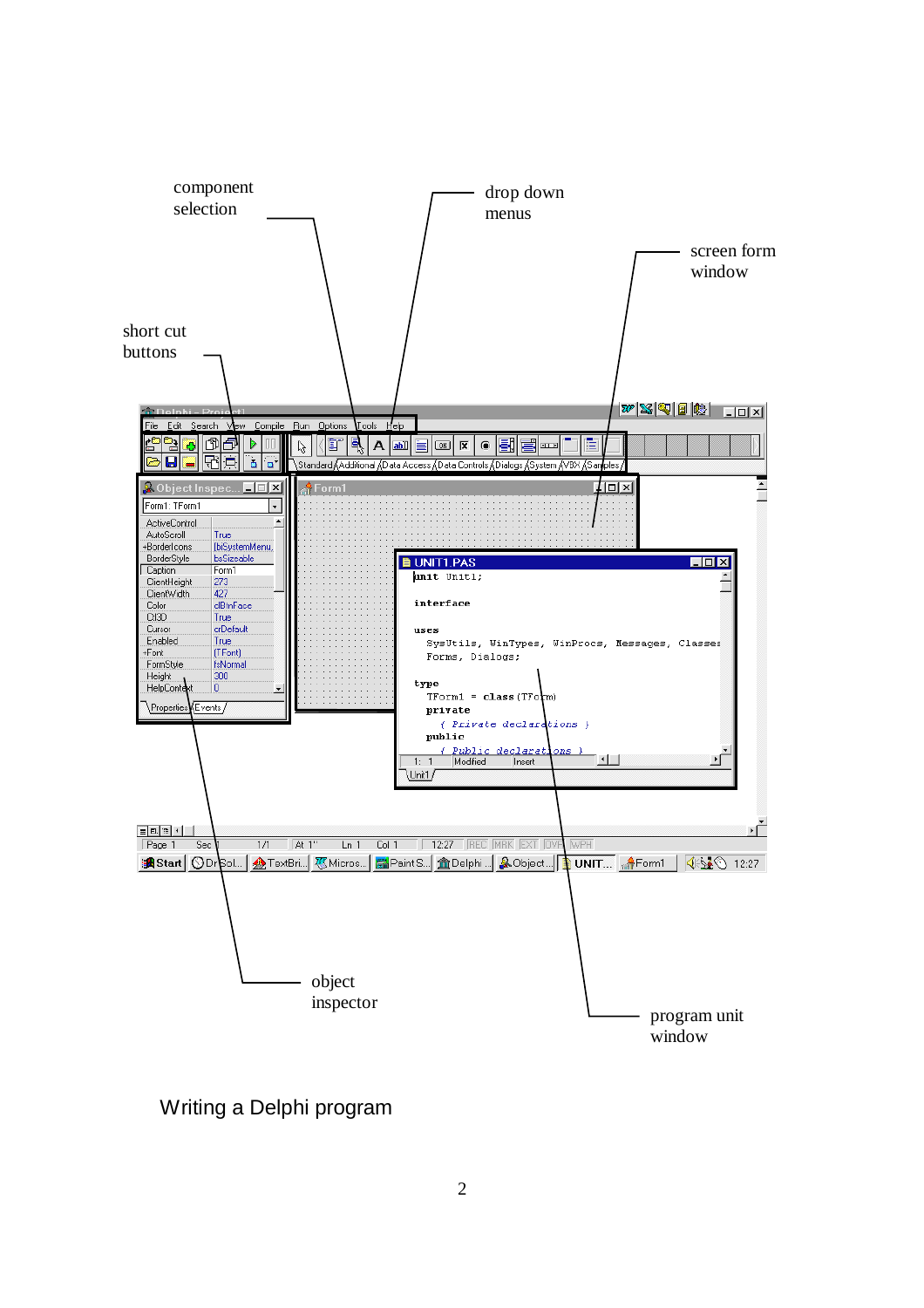Make sure that the *object inspector* window is visible on the screen. If not, you can make it appear by going to the VIEW drop down menu and clicking OBJECT INSPECTOR.

Scroll down the *properties* list to find WINDOW STATE. Click in the right column and use the small arrow to display a drop down menu. Select MAXIMIZED.

| <b>Mobject Inspec</b> | Ι×                      |
|-----------------------|-------------------------|
| Form1: TForm1         |                         |
| Name                  | Form1                   |
| ObjectMenuItem        |                         |
| PixelsPerInch         | 96                      |
| PopupMenu             |                         |
| Position              | poDesigned              |
| PrintScale            | poProportional          |
| Scaled                | True                    |
| ShowHint              | False                   |
| Tag                   | n                       |
| Top                   | 96                      |
| +VertScrollBar        | (TControlScrollB        |
| Visible               | False                   |
| Width                 | 435                     |
| WindowMenu            |                         |
| WindowState           | sMaximized              |
| ∖Properties ∕∖Eve     | wsMaximized             |
|                       | wsMinimized<br>wsNormal |
|                       |                         |

We are now ready to run our first Delphi program, although it will not do very much yet. Click on the *run* short cut button:

|                          | Run     |  |
|--------------------------|---------|--|
| Edit Search View<br>File | Compile |  |
|                          |         |  |
|                          |         |  |

The program will produce a blank grey screen. To stop the program and return to the Delphi editing screen, click the cross in the top right corner:



Saving the program on disc

Before going any further it would be a good idea to save the program on disc always save your work at regular intervals in case anything goes wrong. A Delphi programming project consists of a number of separate files, so it is simplest to create a new directory for each project.

Use the START button in the bottom left of the screen to select WINDOWS EXPLORER. Create a NEW FOLDER in your work directory, and call this PROG1. Close the Windows Explorer screen.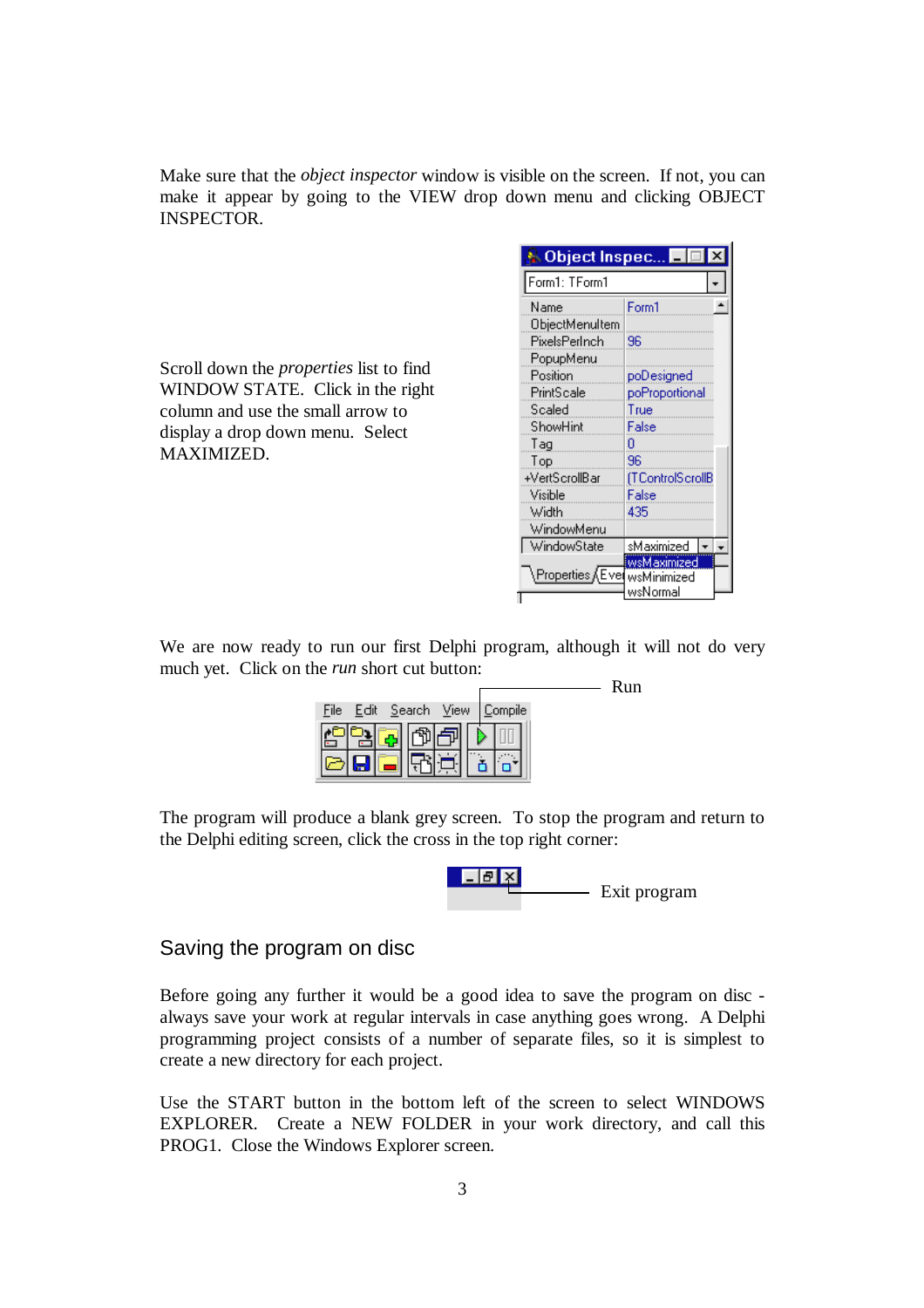Select the FILE drop down menu on the Delphi editing screen, and click on SAVE PROJECT. A file window will appear.

| <b>Save Project1 As</b>                    |                                                             |                                |
|--------------------------------------------|-------------------------------------------------------------|--------------------------------|
| File name:<br>project1.dpr                 | <b>Folders:</b><br>c:\h\prog1<br>c:\<br>n<br><b>N</b> prog1 | <b>OK</b><br>Cancel<br>$He$ lp |
| Save file as type:<br>Project file (*.DPR) | Drives:<br>$\equiv$ c: business                             |                                |

Change to the sub-directory PROG1 which you just created, and click '**OK**' to accept the file names *unit1.pas* and *project1.dpr* which are offered by the system.

# Using components

Click on the grey dotted grid of the Form Window to bring this to the front of the editing screen. Using the mouse, drag this window larger so that the grey grid covers most of the screen.

Select the *button* component.

Move onto the grid and hold down the left mouse button to create the button component. Drag this near to the top right of the grid.

|  |     |  |  |    |  |  |  |  |  | Button component                                          |
|--|-----|--|--|----|--|--|--|--|--|-----------------------------------------------------------|
|  | ab) |  |  | OK |  |  |  |  |  | <b>SLEEP</b>                                              |
|  |     |  |  |    |  |  |  |  |  | Data Access 人Data Controls 人Dialogs 人System 人VBX 人Samples |
|  |     |  |  |    |  |  |  |  |  |                                                           |
|  |     |  |  |    |  |  |  |  |  |                                                           |
|  |     |  |  |    |  |  |  |  |  |                                                           |
|  |     |  |  |    |  |  |  |  |  |                                                           |
|  |     |  |  |    |  |  |  |  |  |                                                           |
|  |     |  |  |    |  |  |  |  |  | Button1                                                   |
|  |     |  |  |    |  |  |  |  |  |                                                           |
|  |     |  |  |    |  |  |  |  |  |                                                           |
|  |     |  |  |    |  |  |  |  |  |                                                           |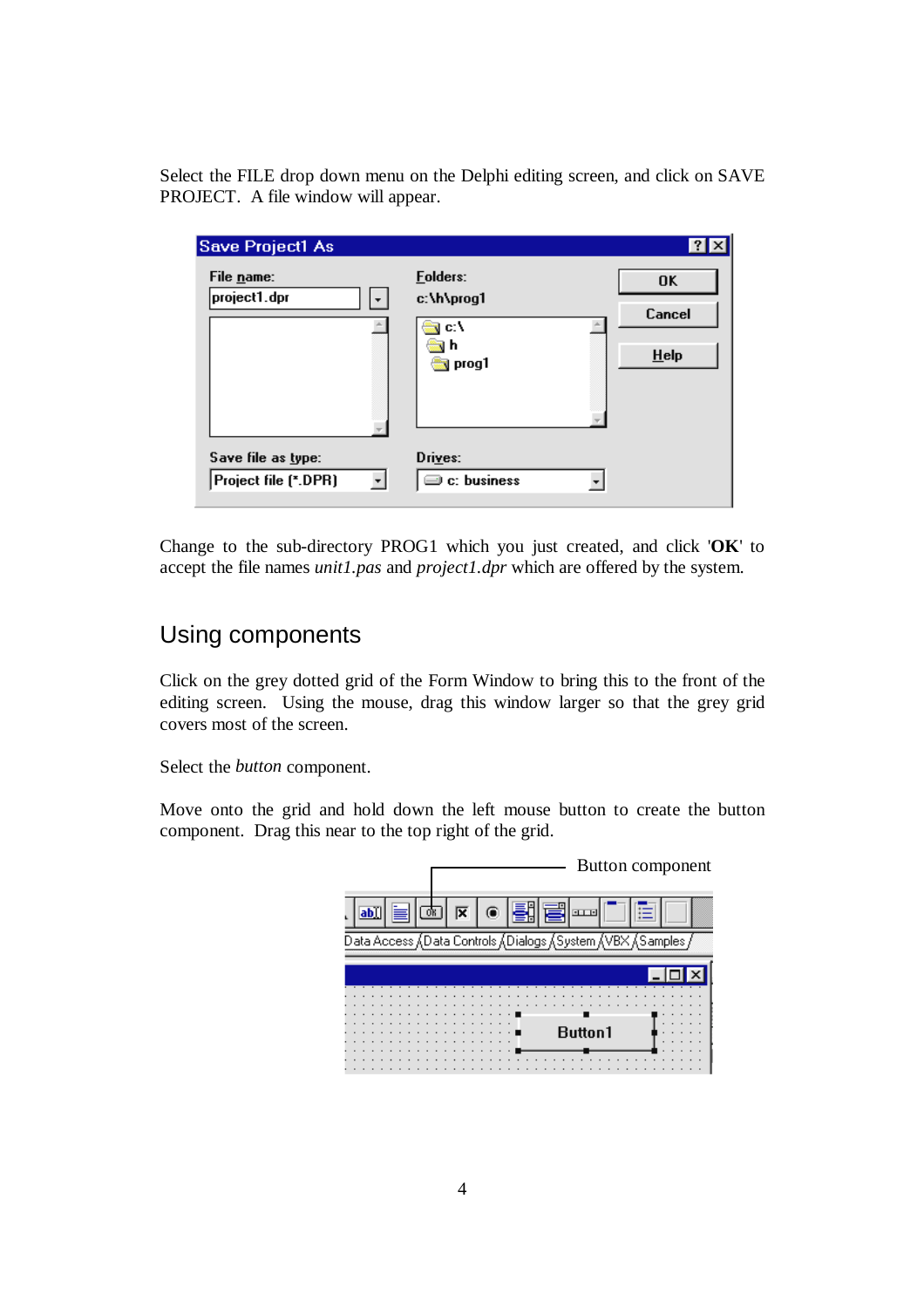Press the ENTER key to display the object inspector for the button component, and change the *caption* entry so that the word 'Exit' appears on the button.

| <b>&amp; Object Inspec</b> - In |                                       |  |                 |  |  |  |  |  |  |  |  |  |  |  | .      |  |
|---------------------------------|---------------------------------------|--|-----------------|--|--|--|--|--|--|--|--|--|--|--|--------|--|
| Button1: TButton                |                                       |  | .<br>. <b>.</b> |  |  |  |  |  |  |  |  |  |  |  | .<br>. |  |
|                                 | alse:                                 |  | .<br>. <b>.</b> |  |  |  |  |  |  |  |  |  |  |  | .<br>. |  |
|                                 | Exit                                  |  | .<br>.          |  |  |  |  |  |  |  |  |  |  |  | .      |  |
|                                 |                                       |  |                 |  |  |  |  |  |  |  |  |  |  |  | .      |  |
|                                 |                                       |  |                 |  |  |  |  |  |  |  |  |  |  |  | .      |  |
|                                 | and the second property of the second |  |                 |  |  |  |  |  |  |  |  |  |  |  |        |  |

We are going to use this button as a more convenient way of stopping the program.

Quickly double-click the mouse on the Exit button, and the Program Unit screen will open:

|                           | <b>BUNIT1.PAS</b>                               |  |      | . |        |   |  |
|---------------------------|-------------------------------------------------|--|------|---|--------|---|--|
|                           | procedure TForm1.Button1Click(Sender: TObject); |  | Exit |   |        |   |  |
| $\cdot$<br>$\cdot$        | begin                                           |  |      |   |        |   |  |
| $\blacksquare$<br>$\cdot$ | halt;                                           |  |      | . |        |   |  |
| $\bullet$                 | end:                                            |  |      | . | .<br>. | . |  |
| $\cdot$<br>$\epsilon$     |                                                 |  |      |   | .<br>. |   |  |
| $\cdot$                   | end.                                            |  |      |   | .<br>. |   |  |
| $\sim$                    |                                                 |  |      |   | .      |   |  |

The computer has created a section of program which will be activated when the Exit button is pressed. This is known as an *event handling procedure*, and has been given the name *Button1.Click*.

To make the program end when the button is clicked, it is necessary to type the instruction

#### **halt;**

between the lines **begin** and **end**. Don't forget the semi-colon after the word **halt**.

If you enlarge and scroll the Unit Window, you will find that the computer has written quite a lot of program already. This need not bother us at this stage - you will learn the purpose of all these lines of program as the course progresses.

We are now ready to test the modified program. Before running it this time, go to the COMPILE drop down menu and click on COMPILE. The computer will carry out a check of the program and give an error message if there is any error. Once the program has compiled successfuly, click the RUN shortcut button.

The grey screen appears again, but this time clicking the Exit button will take you back to the Delphi editing screen.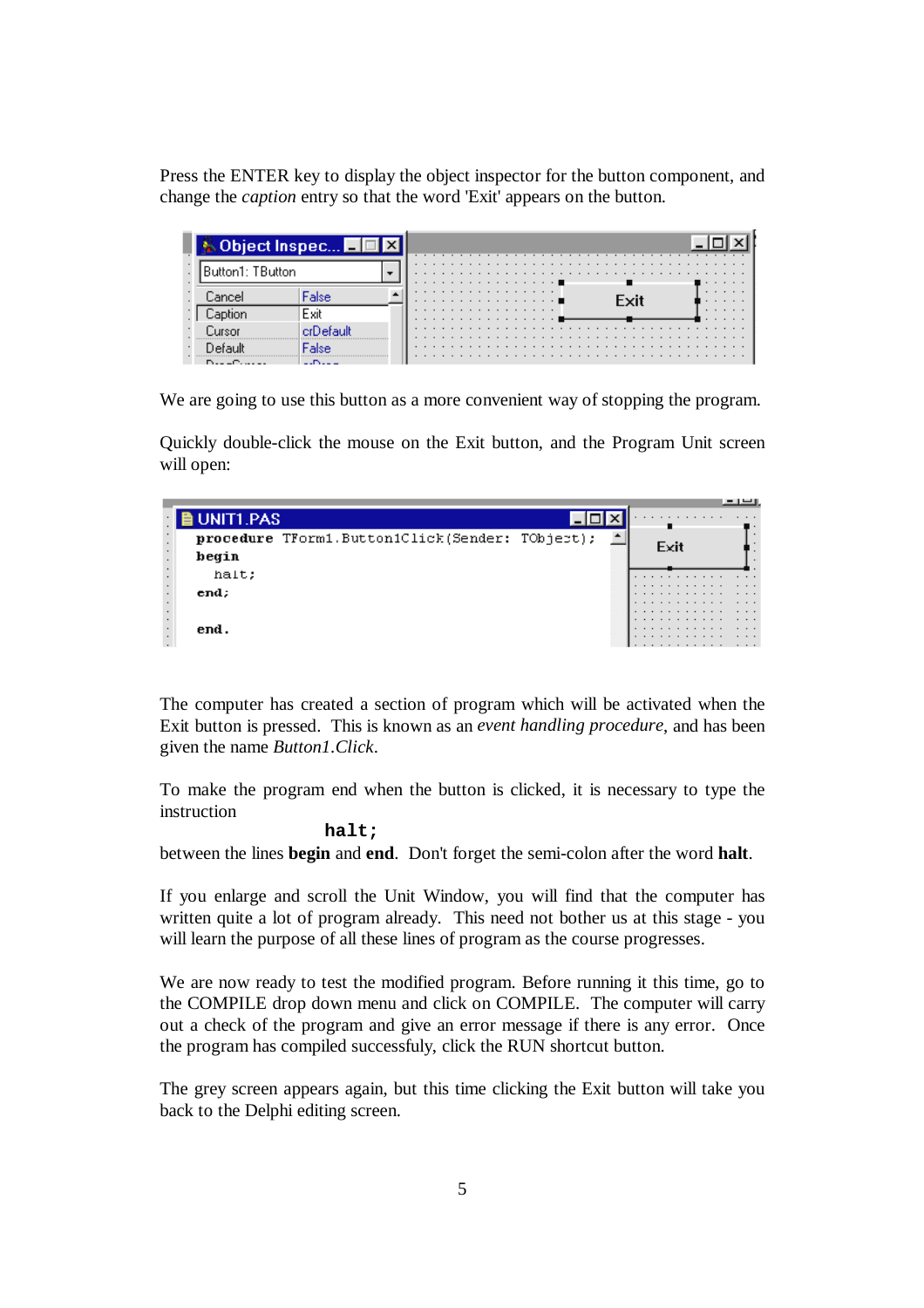## Displaying a bitmap image

Photographs and clip art are often stored on disc as *bitmap images* - these have file names with the letters BMP at the end. Bitmap images can easily be displayed in Delphi programs.

Click the ADDITIONAL tab on the component menu, and select the *image*  component :



Move onto the grid and drag the mouse to produce an image area. Double-click the mouse in the image area to open the *picture editor* window.

Press the LOAD button. A file CAMERA.BMP has been saved for you on disc. Locate the directory, select the file and press OK. A preview picture will appear:



Click OK and the picture will be loaded into the image area.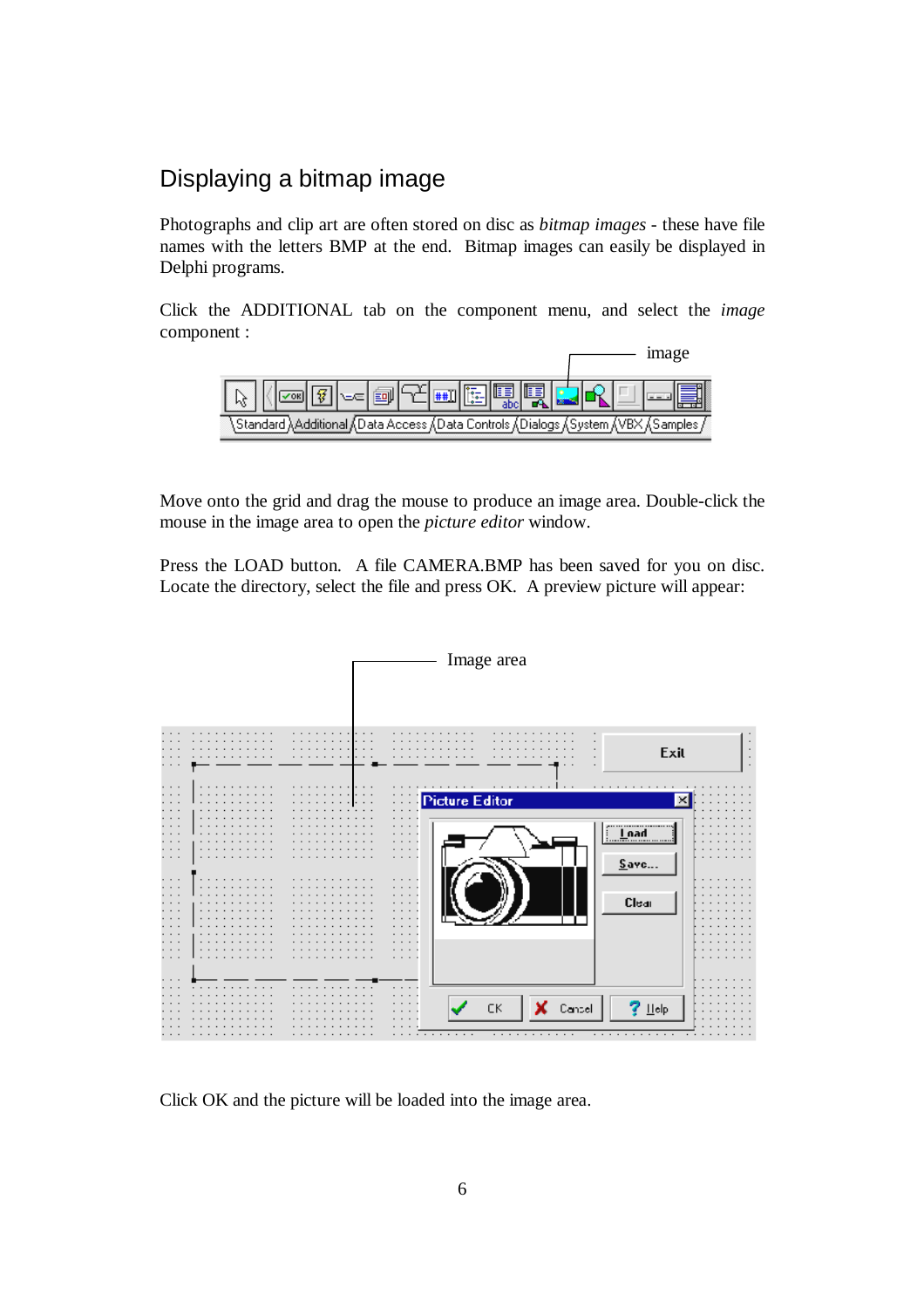Initially the picture is fixed in size, but this can be made adjustable. Press ENTER to bring up the *object inspector* window for the image box, then set the STRETCH property to TRUE.



Once this is done, the picture will expand to fill the image area, and can be adjusted by dragging with the mouse.

Compile and run the program to check that the picture is displayed.

Finally, let's add buttons to the screen to allow the picture to be turned on and off while the program is running. Select the button component, and add two more buttons to the form. Label these 'Show picture' and 'Hide picture':



Double-click the mouse on the 'Show picture' button to create an event handler. Add the command:

**image1.visible:=true;**